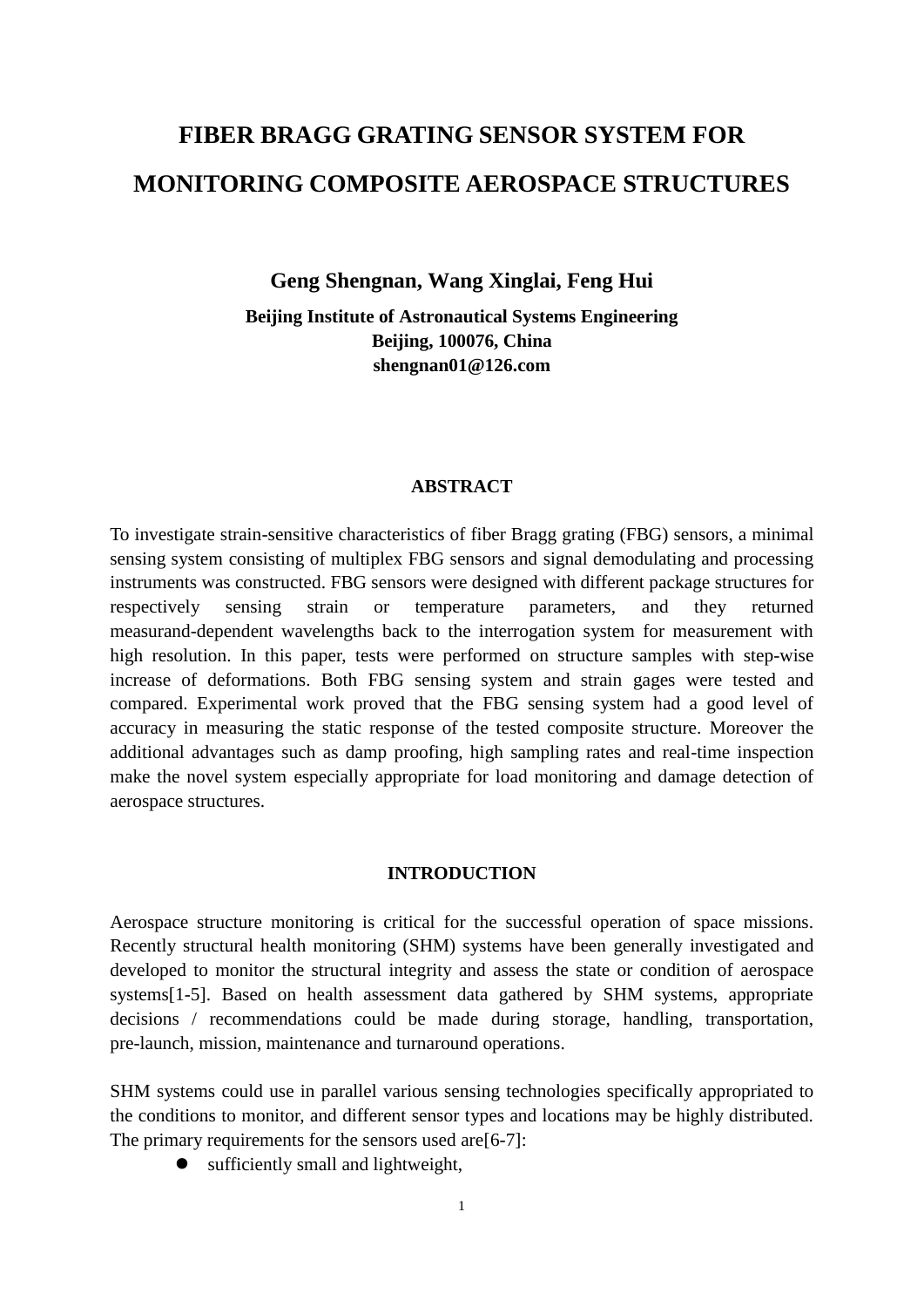- having no adverse impaction on the system performances,
- having minimal impaction on the system costs,
- withstanding severe environmental conditions,
- long lifetime or easy maintenance.

Currently we have on the market a wide range of sensing technologies suitable for SHM applications, including fiber-optic sensors, active and passive acoustic sensors, electromagnetic sensors, wireless sensors, MEMS and nanosensors. For aerospace applications, fiber-optic sensors are one of the leading candidates and have received considerable attention.

# **FIBER-OPTIC SENSORS**

Fiber-optic sensors provide numerous advantages for aerospace applications. These include[8-16]:

- insensitivity to electromagnetic interference,
- freedom from sparking electrostatic discharge,
- $\bullet$  lightweight and flexible harness,
- multiplexing and multi-parameter sensing,
- $\bullet$  high measurement accuracy,
- low power requirements per sensor,
- remote interrogation and operation.
- $\bullet$  potential to embed in composite structures.

There are many potential applications for fiber-optic sensors on aerospace vehicles, ranging from the mapping of strain and temperature distribution to monitoring the propellant leakage.

Fiber Bragg grating (FBG) sensors represent a promising solution for structural monitoring as they are suitable for multi-parameter sensing, can be multiplexed efficiently and can either be embedded or surface mounted. The application of strain on a fiber Bragg grating causes a relative elongation of its grating period, leading to a direct proportional relative shift  $\Delta\lambda_B$  of the reflected Bragg wavelength  $\lambda_B[17]$ .

Calculation of strain ε is performed from the measured relative shift of its Bragg wavelength  $\Delta\lambda_B/\lambda_B$ , with  $\Delta\lambda_B = \lambda_B - \lambda_{B0}$ :

$$
\varepsilon = \Delta \lambda_B / \left\{ (1-p) \lambda_{B0} \right\} \tag{1}
$$

 $p$  – photo-elastic coefficient of fiber core material,  $p = 0.23$ ;

 $λ_{B0}$  – Bragg wavelength  $λ_B$  at start time t = 0 of measurement with an assumed strain ε (t=0) = ε0, e.g., ε0= 0.

Note that temperature cross-talk on strain readings could be numerically compensated from the measuring results of separate FBG temperature sensors.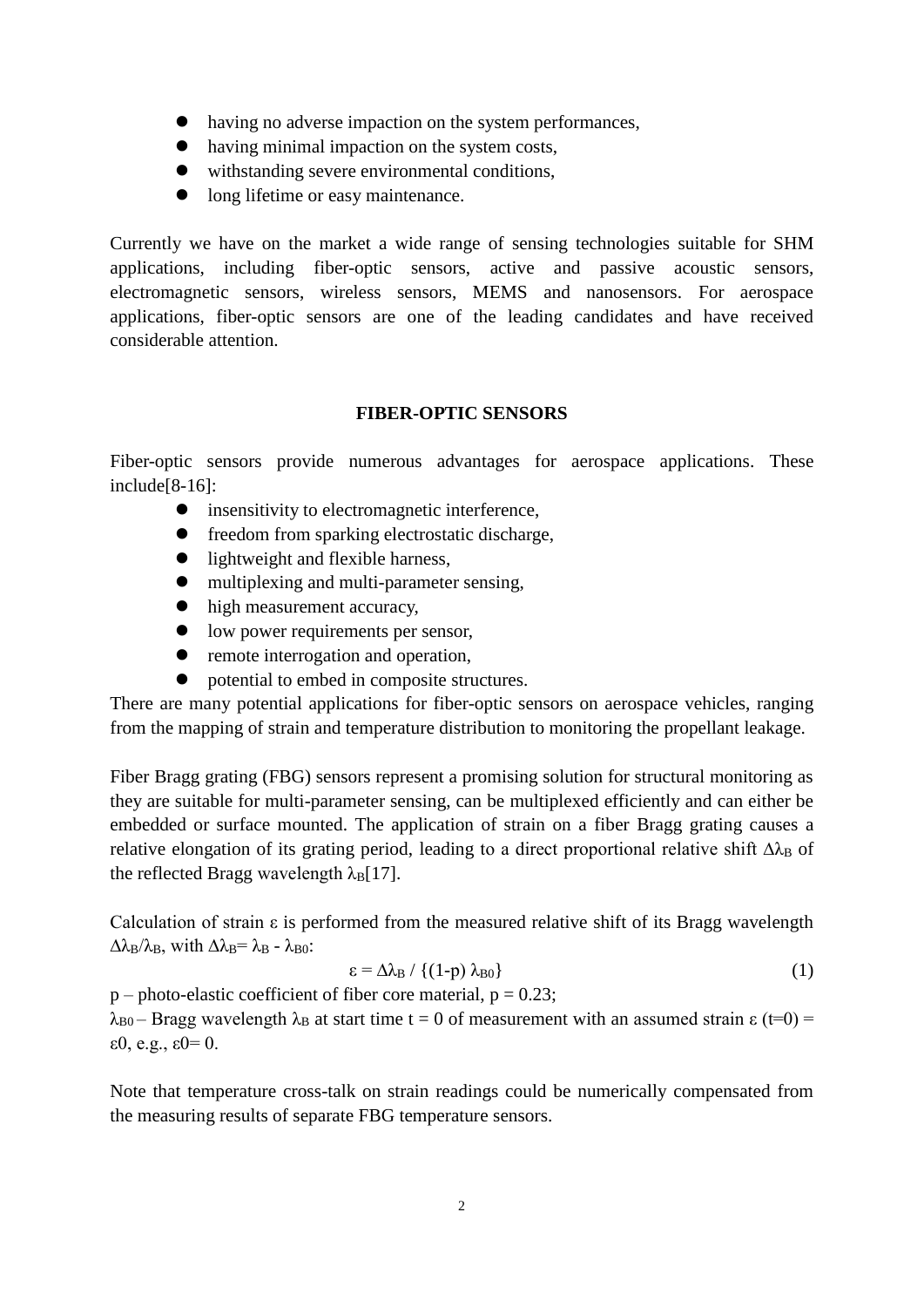## **EXPERIMENTS AND DISCUSSIONS**

Figure 1 shows a sketch of the minimal sensing system consisting of multiplex FBG sensors and signal demodulating and processing instruments. FBG sensors were designed with different package structures for respectively sensing strain or temperature parameters, and they could either be embedded or surface mounted in the test structure. With the structural deformations, FBG sensors returned measurand-dependent Bragg wavelengths back to the demodulator through optical fibers. The demodulator read out the relative shift of the Bragg wavelength and communicated with the signal processing unit, where the strain were calculated and displayed.



Figure 1. Sketch of the minimal sensing system

Tests were performed at room temperature on composite structure samples with FBG strain sensors mounted on the surface. For the compensation of temperature cross talk, a second FBG is positioned very close to the strain sensor and measures the temperature without any mechanical coupling to the structure. Structural deformations were induced stepwise by an external force and the strain was read out by the sensing system. Foil gages were bonded at corresponding positions for comparison.

Figure 2 demonstrates a comparison of the FBG sensing system to the foil gage system in the structural strain measurement. The FBG sensing system performed very well with linear correlation with the commercial strain transducer in the measurement range from 0με up to about 7000με.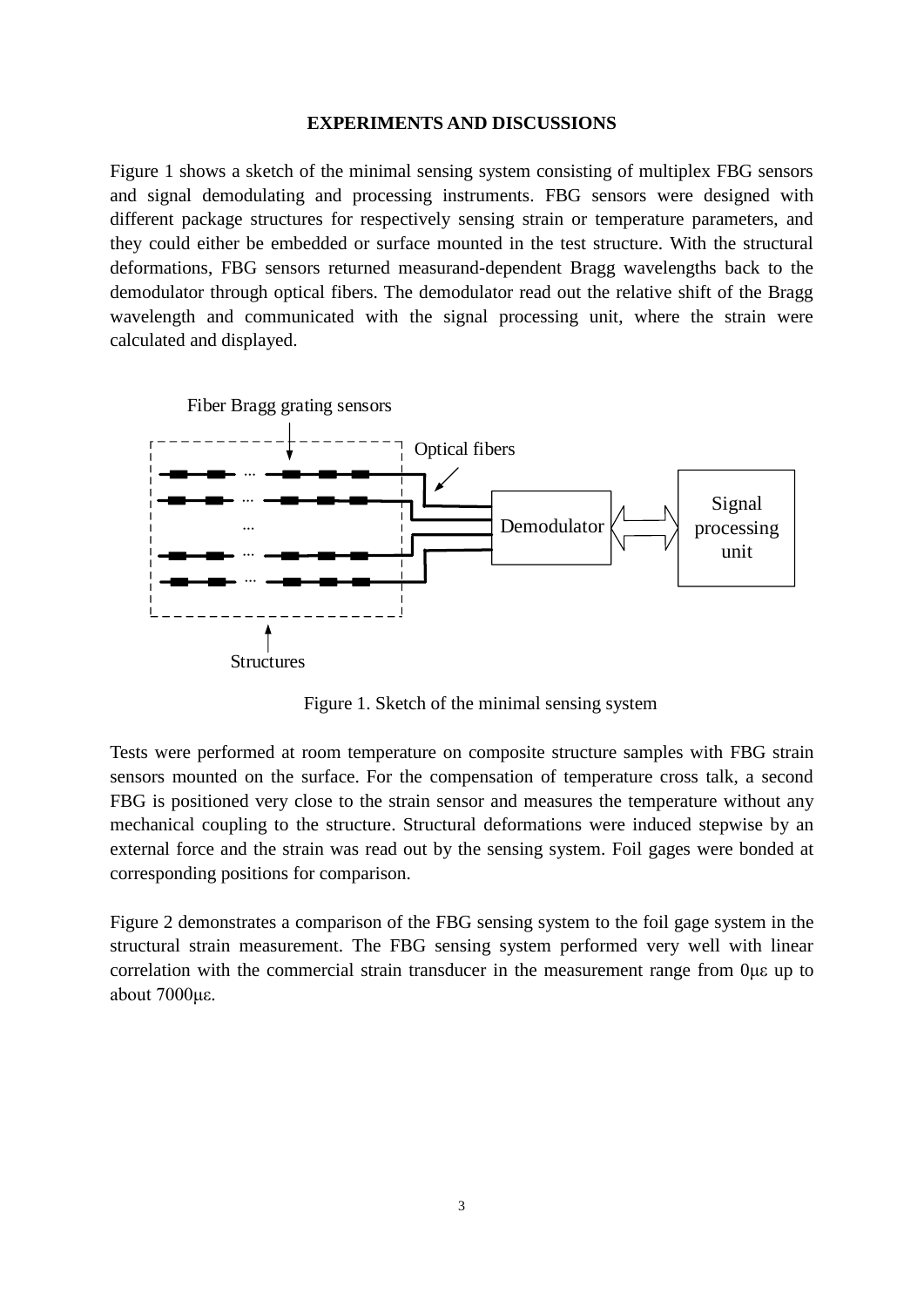

Figure 2. Measurement results of the FBG sensing system

During these measurements, no obvious hysteresis was obtained. It means that the applied gluing process for the FBG sensors is well-suited for structural strain measurement in an extremely wide range. Moreover the FBG sensing system has shown additional advantages such as damp proofing, high sampling rates and real-time inspection, making it especially appropriate for load monitoring and damage detection of aerospace structures.

## **CONCLUSIONS**

Experimental work proved that the presented FBG sensing system is suitable for monitoring composite aerospace structures. FBG strain sensors mounted on the structural surface are capable of measuring strain in a wide range from 0με to about 7000με with good accuracy. For the compensation of temperature cross talk, a special FBG temperature sensor has been designed. The FBG sensing system developed in this research and to be further optimized will enable spacecrafts to reach new performance, reliability, and safety levels.

### **REFERENCES**

[1] C. Boller, "Next generation structural health monitoring and its integration into aircraft design," International Journal of Systems Science, 31(11): 1333-1349, 2000.

[2] S. Grondel, J. Assaad, C. Delebarre, et al. "Health monitoring of a composite wingbox structure," Ultrasonics, 42: 819-824, 2004.

[3] W. J. Staszewski, C. Boller, G. R. Tomlinson, "Health monitoring of aerospace structures: smart sensor technologies and signal processing," England: John Wiley & Sons Ltd, 2004.

[4] C. Boller, "Ways and Options for aircraft structural health management," Smart Materials and Structures, 10(4): 432-440, 2001.

[5] S. Kabashima, T. Ozaki, N. Takeda, "Damage detection of satellite strctures by optical fiber with small diameter," Proc. of SPIE, 343-351, 2000.